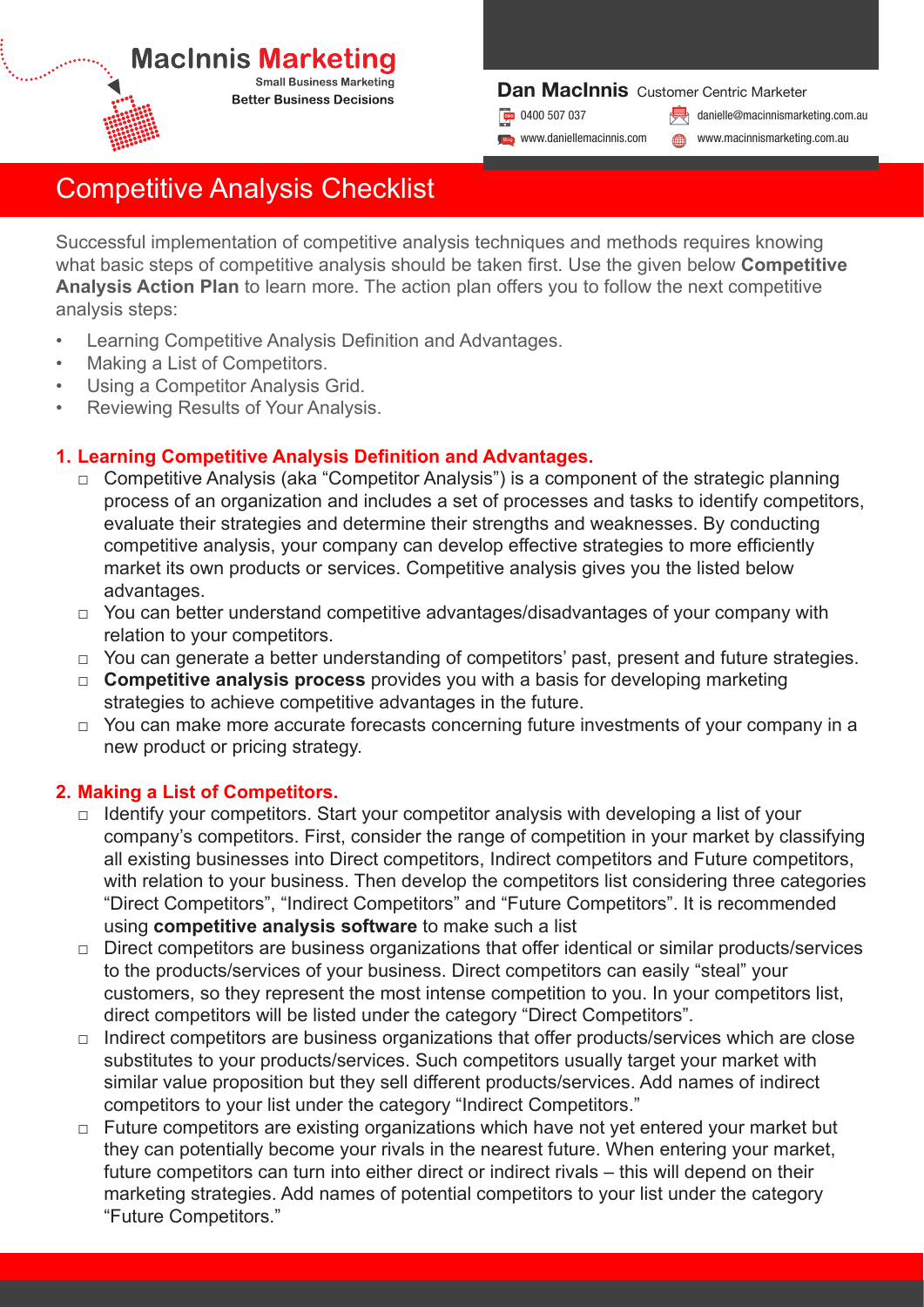## **3. Using a Competitor Analysis Grid.**

- $\Box$  Define strengths and weaknesses of competitors. It is important to find out what makes your rivals successful or failed. Basically, by defining strengths and weaknesses of competitors, you can investigate your competitors' assets, skills and competitive advantages that they bring into the marketplace to gain a competitive advantage. A competitor analysis grid as well as your competitors list will help you collect necessary information on your competitors, analyze it, and develop reports that can be used later in developing a marketing plan.
- □ A **competitor analysis grid** (aka "**competitive analysis matrix**") is a large table that allows comparing your business opponents considering a number of perspectives, including product/service info, customer info, and sources of competitive advantage. In your competitive analysis table, you should add a **competitive analysis spreadsheet** that lists criteria for identifying differences and similarities. Your criteria for analyzing business opponents may include such indicators as the sales volume, the customer satisfaction level, the time on the market, and others. It is recommended using Annual Reports, Securities Firms Reports, Government Reports and Internet Resources to fill in the cells of your **competitive analysis example** table.
- $\Box$  Annual reports. If your rivals are publicly-listed business organizations, most likely they release annual reports that are available at their corporate websites. You can easily visit such websites to learn more on their current positions on the market.
- □ Securities firms reports. Usually every respectable securities company conducts marketing research in various industrial sectors to collect, compile and analyze business data. Such companies issue reports in which you can probably find valued information about your rivals and your industry.
- □ Government reports. Government agencies (like The Security and Exchange Commission, Department of Commerce, and Federal Trade Commission in the USA) usually collect, maintain, and update information about business companies. You can visit official government websites to review and download formal **competitive analysis documents** and reports.
- □ Internet resources. The web-space and search engines (like Google and MNS) give you lots of online sources of information where you can find media articles, product reviews, and other valued business information that give insight into your competitors.

### **4. Reviewing Results of Your Analysis.**

- □ Go to your **competitive analysis matrix** and write up the most important information on your competitors. You should not describe the whole analysis you've made in your grid, but only summarize it, list the top 5 direct competitors to your business, and outline the most effective **competitive analysis tools** that let your business successfully compete on the market.
- □ Make a short yet comprehensive **competitive analysis report** in which you provide some insight for the reader about current situation on the market, your direct and indirect competitors, market tendencies, and future changes. For example, if your competitive analysis matrix shows that on the market there are few competitors, then you can summarize that you have found a niche market, or your marketing campaign has been successfully organized.
- $\Box$  Look for opportunities. Review your competitor analysis table to reveal the strengths and weaknesses of your competitors. Then look for the opportunities that your company can potentially use to gain more advantages. In your **competitive analysis outline** report, you can list what opportunities you company can take. Then you can use this information in developing your marketing plan.
- $\Box$  Develop competitive strategies. Usually a traditional approach to the development of